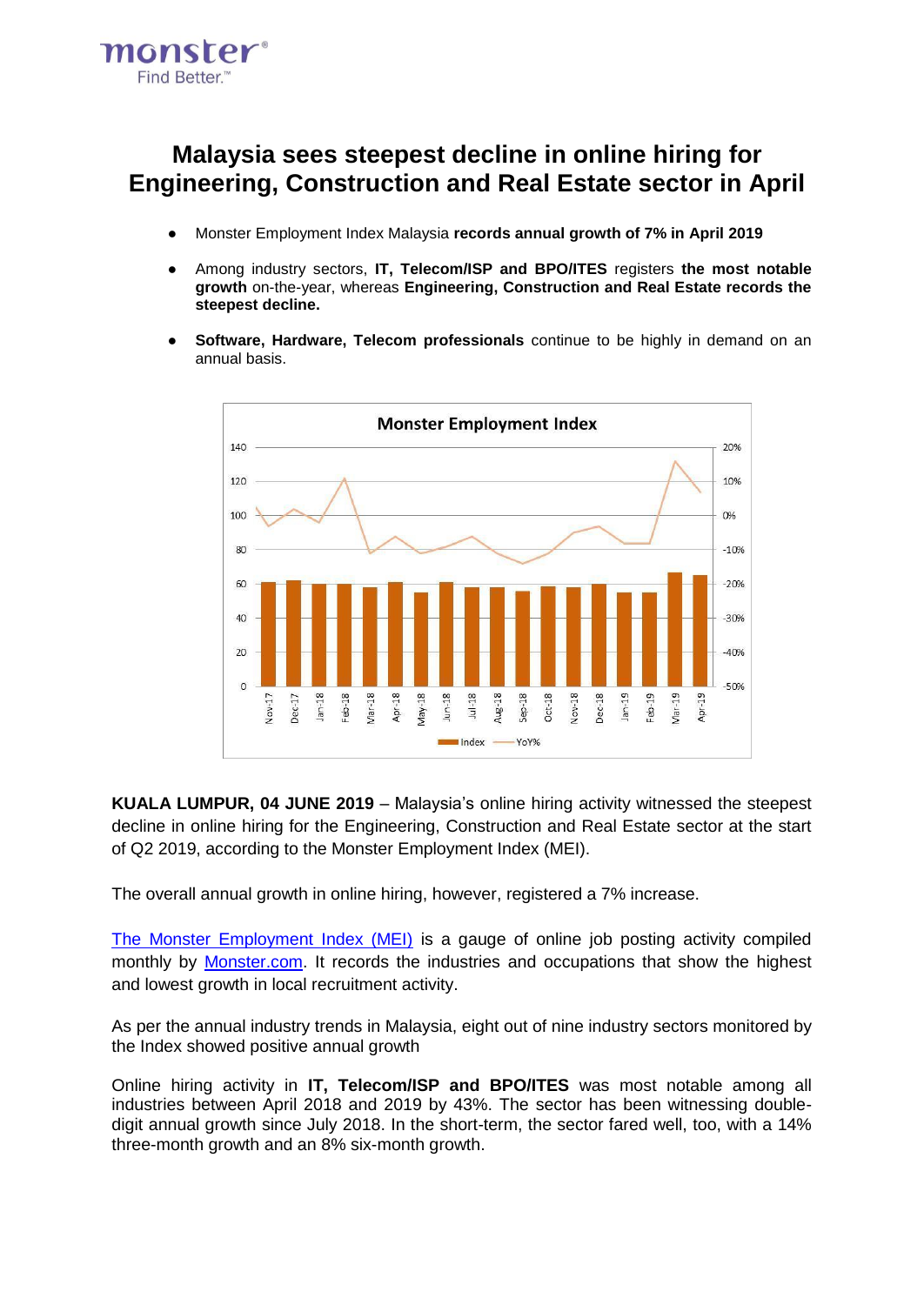

Notably, **Retail** exhibited a significant uptrend in e-recruitment activity for the second consecutive month, with an increase of 26% on an annual basis. However, growth momentum eased slightly between March and April 2019, recording a month-on-month decline of 2%.

A sector that has seen a long-term growth momentum is **Oil and Gas** – with 16% growth compared to April 2018. In the short term too, the sector witnessed an uptrend with 7% month-on-month growth, 4% on three-month growth and 8% six-month growth.

Of the nine job-roles monitored by the Index, six recorded positive annual growth. The demand for **Software, Hardware, Telecom** professionals recorded an uptrend of 41%, witnessing double-digit growth of 32% on a three-month basis, and 22% on a six-month basis.

For the second consecutive month, **Customer Service** ranked among the top growth occupations, with a 10% increase on-the-year. However, the growth rate eased between March and April 2019 by 6%. On a month-on-month basis, the job role experienced growth of 5%.

**Engineering/Production, Real Estate** recorded the steepest year-on-year decline of 6% among occupation categories in April 2019.

"The Malaysian economy continues to expand at a steady and promising pace.The country's main economic sectors are expected to record positive growth, with the service and manufacturing sectors projected to grow by 5.7 percent and 4.8 percent, respectively. After the significant increase in the first quarter, the second quarter should continue to exhibit positive growth," said **Abhijeet Mukherjee, CEO of Monster.com – APAC and Middle East.**

"The boost in online hiring will likely continue to increase, though in a slow and steady manner – especially since some sectors showed steep declines."

Th[e](http://www.monster.com.my/employment-index/) [Monster Employment Index](http://www.monster.com.my/employment-index/) Malaysia is a monthly gauge of online job posting activity, based on a real-time review of millions of employer job opportunities culled from a large representative selection of career websites and online job listings across Malaysia. The Index does not reflect the trend of any one advertiser or source, but is an aggregate measure of the change in job listings across the industry.

| Nov | Dec | <b>Jan</b> | Feb | Mar | Apr | Mav | Jun | Jul | Aug | Sep | Oct | Nov | Dec | Jan | Feb | Mar | <b>Apr</b> | lY-o-Y |
|-----|-----|------------|-----|-----|-----|-----|-----|-----|-----|-----|-----|-----|-----|-----|-----|-----|------------|--------|
| 17  | 117 | 18         | 18  | 18  | 18  | 18  | 18  | 118 | 18  | 18  | 18  | 18  | 18  | 119 | 19  | 19  | 19         |        |
| 61  | 62  | 60         | 60  | 58  | 61  | 55  | 61  | 58  | 58  | 56  | 59  | 58  | 60  | 55  | 55  | 67  | 65         | 7%     |

**Monster Employment Index Malaysia results for the past 18 months are as follows:**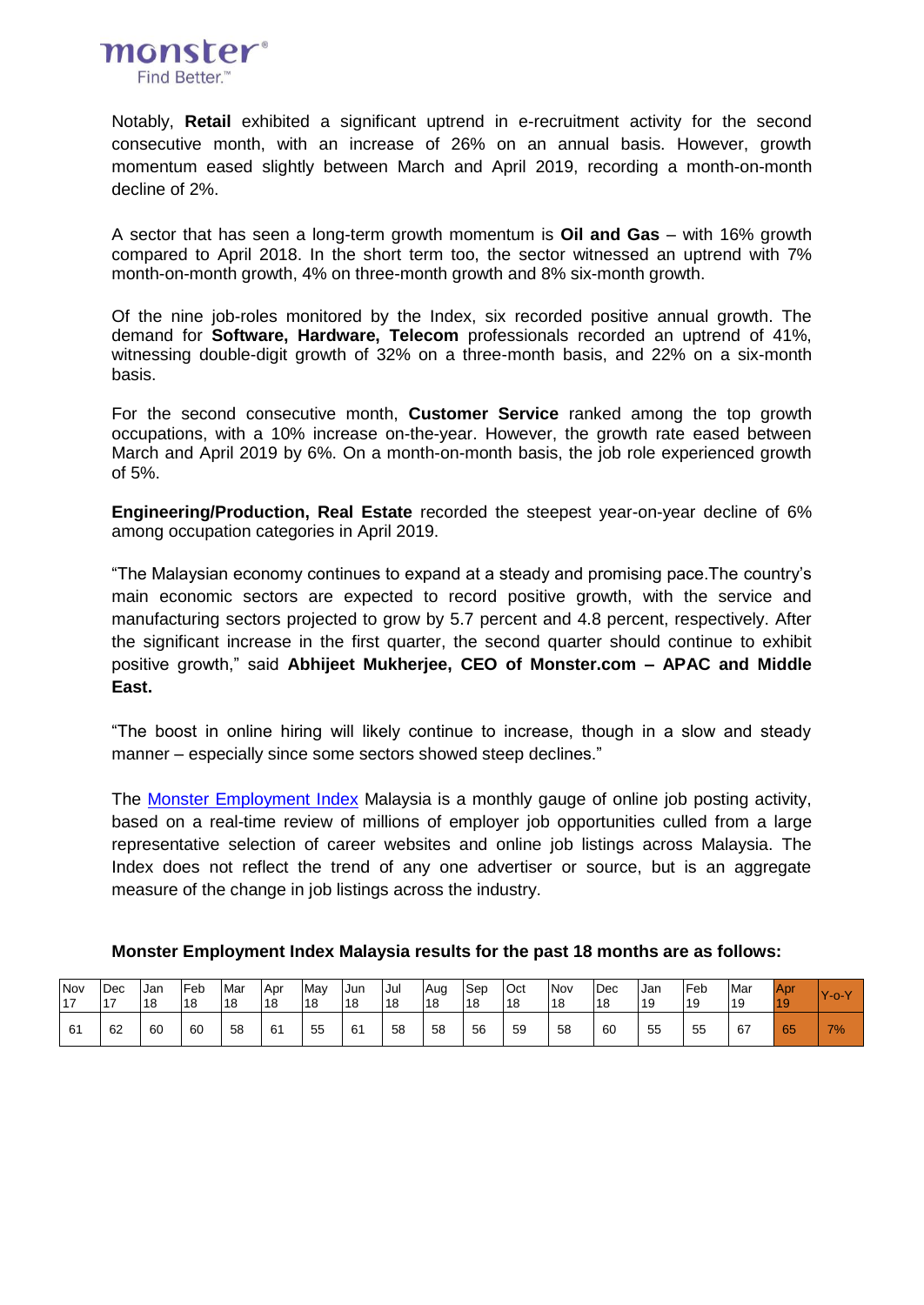

| Year-over-year Growth                  | Apr<br>18 | Apr<br>19 | % Growth<br>Y-o-Y | Year-over-year Growth                                              | Apr<br>18 | Apr <sub>i</sub><br>19 |  |
|----------------------------------------|-----------|-----------|-------------------|--------------------------------------------------------------------|-----------|------------------------|--|
| IT, Telecom/ISP and<br><b>BPO/ITES</b> | 94        | 134       | 43%               | Logistic, Courier/ Freight/<br>Transportation, Shipping/<br>Marine | 69        | 73                     |  |
| Retail                                 | 43        | 54        | 26%               | Production/Manufacturing,<br>Automotive and Ancillary              | 90        | 93                     |  |
| Oil and Gas                            | 91        | 106       | 16%               | <b>BFSI</b>                                                        | 70        | 71                     |  |
| Hospitality                            | 58        | 63        | 9%                | Engineering, Construction<br>and Real Estate                       | 68        | 62                     |  |

## **Top Growth Industries Lowest Growth Industries**

| <b>Year-over-year Growth</b>                                       | Apr<br>18 | Apr<br>19 | % Growth<br>$Y$ -o- $Y$ |
|--------------------------------------------------------------------|-----------|-----------|-------------------------|
| Logistic, Courier/ Freight/<br>Transportation, Shipping/<br>Marine | 69        | 73        | 6%                      |
| Production/Manufacturing,<br>Automotive and Ancillary              | 90        | 93        | 3%                      |
| <b>BFSI</b>                                                        | 70        | 71        | 1%                      |
| Engineering, Construction<br>and Real Estate                       | 68        | 62        | $-9%$                   |

| Year-over-year Growth        | Apr<br>18 | Apr<br>19 | % Growth<br>$Y$ -o- $Y$ | Year-over-year Growth                   | Apr<br>18 | Apr<br>19 | % G<br>Y-o |
|------------------------------|-----------|-----------|-------------------------|-----------------------------------------|-----------|-----------|------------|
| Software, Hardware, Telecom  | 58        | 82        | 41%                     | Hospitality & Travel                    | 38        | 39        | 3%         |
| <b>Customer Service</b>      | 21        | 23        | 10%                     | HR & Admin                              | 62        | 62        | $0\%$      |
| Sales & Business Development | 76        | 82        | 8%                      | Finance & Accounts                      | 71        | 67        | $-6%$      |
| Marketing & Communications   | 79        | 83        | 5%                      | Engineering /Production, Real<br>Estate | 70        | 66        | $-6%$      |

## **Top Growth Occupations Lowest Growth Occupations**

| <b>Year-over-year Growth</b>            | Apr<br>18 | Apr<br>19 | % Growth<br>Y-o-Y |
|-----------------------------------------|-----------|-----------|-------------------|
| Hospitality & Travel                    | 38        | 39        | 3%                |
| HR & Admin                              | 62        | 62        | 0%                |
| Finance & Accounts                      | 71        | 67        | -6%               |
| Engineering /Production, Real<br>Estate | 70        | 66        | -6%               |

# **By Industry**

|                                                                                                              | 2018 |     |     | 2019 |     |     |     |            |     |     |     |     |     |
|--------------------------------------------------------------------------------------------------------------|------|-----|-----|------|-----|-----|-----|------------|-----|-----|-----|-----|-----|
|                                                                                                              | Apr  | May | Jun | Jul  | Aug | Sep | Oct | <b>Nov</b> | Dec | Jan | Feb | Mar | Apr |
| IT, Telecom/ISP and<br><b>BPO/ITES</b>                                                                       | 94   | 88  | 101 | 102  | 102 | 106 | 124 | 119        | 118 | 118 | 121 | 134 | 134 |
| <b>Engineering, Construction</b><br>and Real Estate                                                          | 68   | 62  | 66  | 63   | 62  | 59  | 62  | 60         | 59  | 56  | 55  | 68  | 62  |
| <b>BFSI</b>                                                                                                  | 70   | 57  | 68  | 63   | 62  | 58  | 64  | 61         | 61  | 60  | 62  | 76  | 71  |
| <b>Production/Manufacturing,</b><br><b>Automotive and Ancillarv</b>                                          | 90   | 90  | 92  | 90   | 89  | 88  | 91  | 90         | 91  | 88  | 91  | 95  | 93  |
| <b>Oil and Gas</b>                                                                                           | 91   | 89  | 92  | 92   | 94  | 87  | 98  | 103        | 98  | 102 | 103 | 99  | 106 |
| <b>Hospitality</b>                                                                                           | 58   | 54  | 55  | 53   | 55  | 53  | 55  | 54         | 56  | 55  | 58  | 61  | 63  |
| Retail                                                                                                       | 43   | 35  | 42  | 39   | 40  | 37  | 43  | 40         | 40  | 35  | 33  | 55  | 54  |
| Logistic, Courier/ Freight/<br>Transportation, Shipping/<br><b>Marine</b>                                    | 69   | 53  | 70  | 69   | 66  | 59  | 68  | 61         | 64  | 63  | 54  | 80  | 73  |
| <b>Advertising, Market</b><br><b>Research, Public</b><br><b>Relations, Media and</b><br><b>Entertainment</b> | 59   | 53  | 60  | 56   | 58  | 54  | 58  | 56         | 55  | 53  | 52  | 64  | 63  |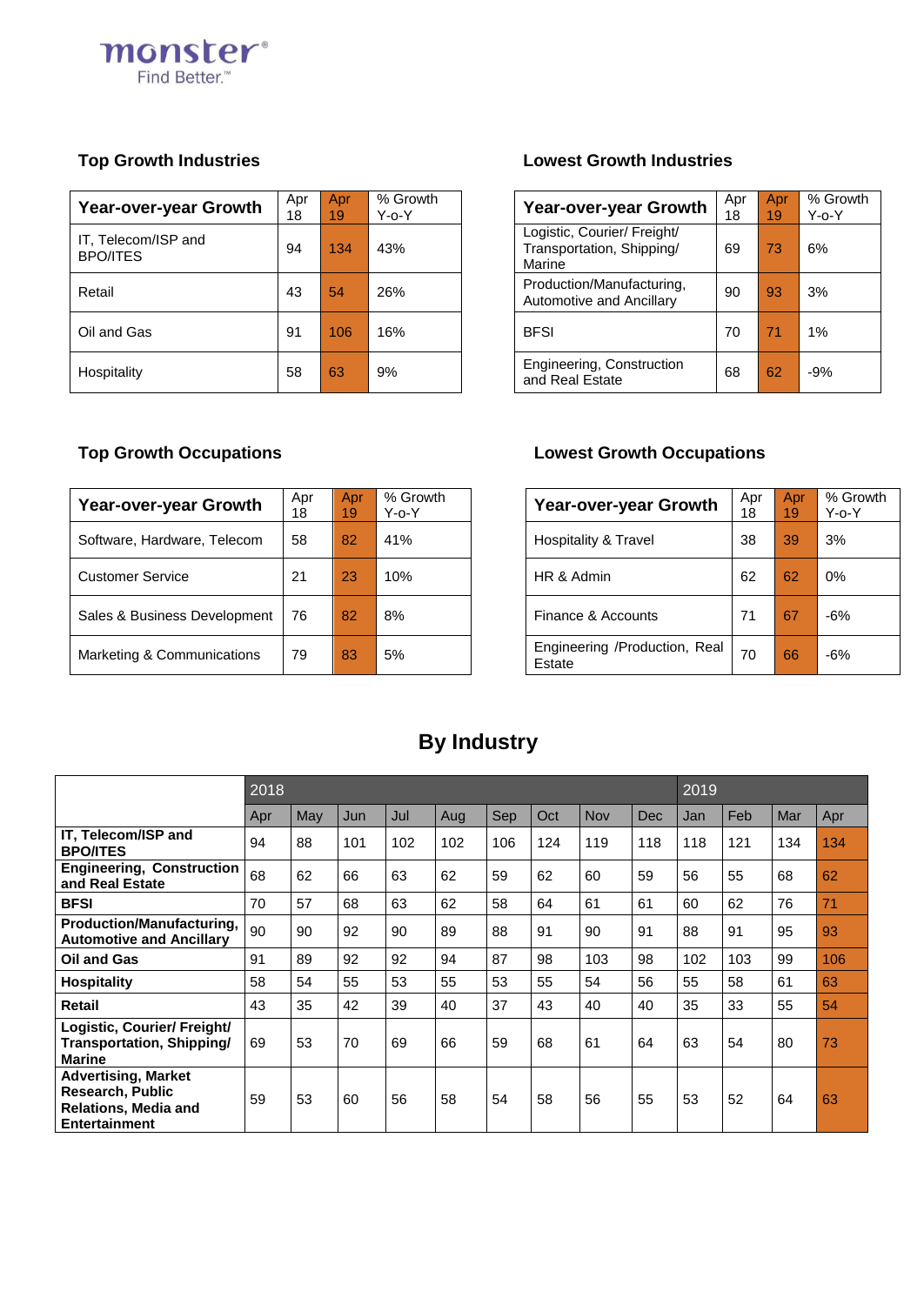|                                                       | 2018<br>Sep<br>Oct<br>Nov<br>Jun<br>Jul<br>Aug<br>Dec<br>May<br>Apr<br>57<br>58<br>57<br>67<br>67<br>48<br>60<br>56<br>62<br>71<br>68<br>65<br>62<br>62<br>64<br>64<br>60<br>61<br>76<br>72<br>73<br>72<br>76<br>74<br>70<br>74<br>76<br>21<br>17<br>22<br>22<br>22<br>30<br>19<br>15<br>22 |    |    |    |    |    |    | 2019 |    |     |     |     |     |
|-------------------------------------------------------|---------------------------------------------------------------------------------------------------------------------------------------------------------------------------------------------------------------------------------------------------------------------------------------------|----|----|----|----|----|----|------|----|-----|-----|-----|-----|
|                                                       |                                                                                                                                                                                                                                                                                             |    |    |    |    |    |    |      |    | Jan | Feb | Mar | Apr |
| Software, Hardware,<br><b>Telecom</b>                 |                                                                                                                                                                                                                                                                                             |    |    |    |    |    |    |      |    | 62  | 64  | 85  | 82  |
| <b>Finance &amp; Accounts</b>                         |                                                                                                                                                                                                                                                                                             |    |    |    |    |    |    |      |    | 60  | 60  | 70  | 67  |
| <b>Sales &amp; Business</b><br><b>Development</b>     |                                                                                                                                                                                                                                                                                             |    |    |    |    |    |    |      |    | 69  | 69  | 83  | 82  |
| <b>Customer Service</b>                               |                                                                                                                                                                                                                                                                                             |    |    |    |    |    |    |      |    | 16  | 15  | 22  | 23  |
| Marketing &<br><b>Communications</b>                  | 79                                                                                                                                                                                                                                                                                          | 75 | 79 | 77 | 78 | 76 | 78 | 77   | 78 | 75  | 75  | 84  | 83  |
| HR & Admin                                            | 62                                                                                                                                                                                                                                                                                          | 57 | 61 | 59 | 59 | 57 | 58 | 56   | 58 | 56  | 56  | 65  | 62  |
| <b>Engineering /Production,</b><br><b>Real Estate</b> | 70                                                                                                                                                                                                                                                                                          | 65 | 71 | 66 | 66 | 62 | 66 | 64   | 63 | 60  | 59  | 70  | 66  |
| <b>Hospitality &amp; Travel</b>                       | 38                                                                                                                                                                                                                                                                                          | 46 | 49 | 46 | 45 | 50 | 34 | 38   | 52 | 34  | 32  | 33  | 39  |
| <b>Purchase/Logistics/</b><br><b>Supply Chain</b>     | 74                                                                                                                                                                                                                                                                                          | 63 | 74 | 74 | 71 | 66 | 72 | 68   | 71 | 65  | 64  | 80  | 76  |

# **By Occupation**

## **About the Monster Employment Index**

monster® Find Better"

The Monster Employment Index is a broad and comprehensive monthly analysis of online job posting activity conducted by Monster India. Based on a real-time review of millions of employer job opportunities culled from a large, representative selection of online career outlets, the Monster Employment Index presents a snapshot of employer online recruitment activity locally. Monster has taken due care in compiling and processing the data available from various sources for Monster Employment Index, but does not guarantee the accuracy, adequacy or completeness of any information and is not responsible for any errors or omissions or action / decision taken or for the results obtained from the use of such information. Monster Employment Index was first launched in India in May 2010 with data collected since October 2009 followed by Gulf in April 2011 with data collected since October 2010; Singapore in May 2014 with data collected since January 2011; Philippines and Malaysia in May 2015 with data collected since February 2014.

### **About Monster APAC & Gulf**

Monster has been a leading online career and recruitment resource for more than 20 years. With its cutting-edge technology, it provides relevant profiles to employers and relevant jobs to jobseekers across industry verticals, experience levels and geographies. Monster today has more than 200 million people registered on the Monster Worldwide network, and with operations in more than 40 countries, provides the widest and most sophisticated job seeking, career management, recruitment and talent management capabilities.

Monster continues its pioneering work of transforming the recruiting industry with advanced technology using intelligent digital, social and mobile solutions, and a vast array of products and services.

To learn more about Monster in APAC & Gulf, visit: [www.monsterindia.com](http://www.monsterindia.com/) | [www.monstergulf.com](http://www.monstergulf.com/) | [www.monster.com.sg](http://www.monster.com.sg/) | [www.monster.com.my](http://www.monster.com.my/) [www.monster.com.ph](http://www.monster.com.ph/) [|www.monster.com.hk](http://www.monster.com.hk/)